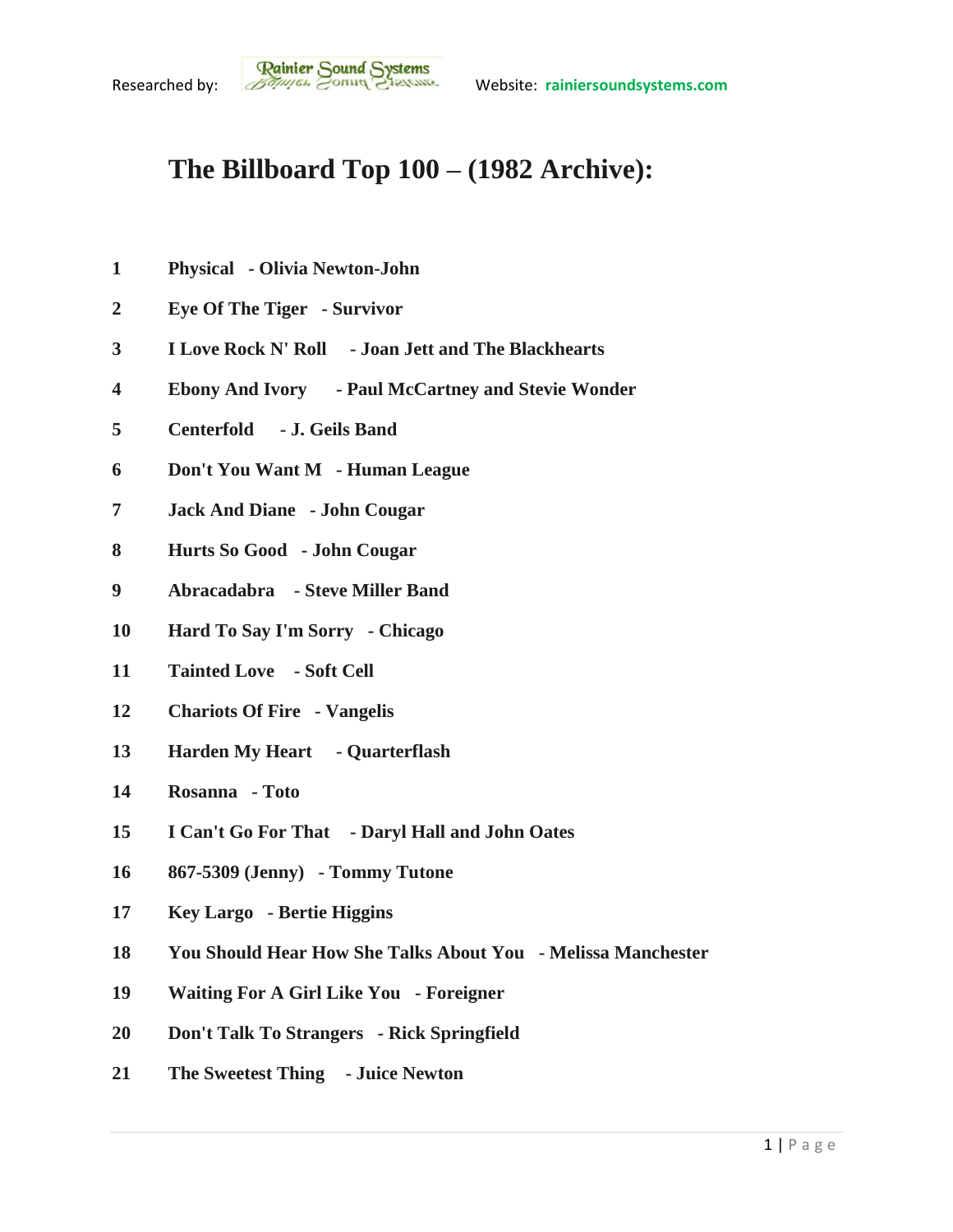- **Always On My Mind - Willie Nelson**
- **Shake It Up - Cars**
- **Let It Whip - Dazz Band**
- **We Got The Beat - Go-Go's**
- **The Other Woman - Ray Parker Jr.**
- **Turn Your Love Around - George Benson**
- **Sweet Dreams - Air Supply**
- **Only The Lonely - Motels**
- **Who Can It Be Now? - Men At Work**
- **Hold Me - Fleetwood Mac**
- **Eye In The Sky - Alan Parsons Project**
- **Let's Groove - Earth**
- **Open Arms - Journey**
- **Leader Of The Band - Dan Fogelberg**
- **Leather And Lace - Stevie Nicks and Don Henley**
- **Even The Nights Are Better - Air Supply**
- **I've Never Been To Me - Charlene**
- **'65 Love Affair - Paul Davis**
- **Heat Of The Moment - Asia**
- **Take It Easy On Me - Little River Band**
- **Pac-man Fever - Buckner and Garcia**
- **That Girl - Stevie Wonder**
- **Private Eyes - Daryl Hall and John Oates**
- **Trouble - Lindsey Buckingham**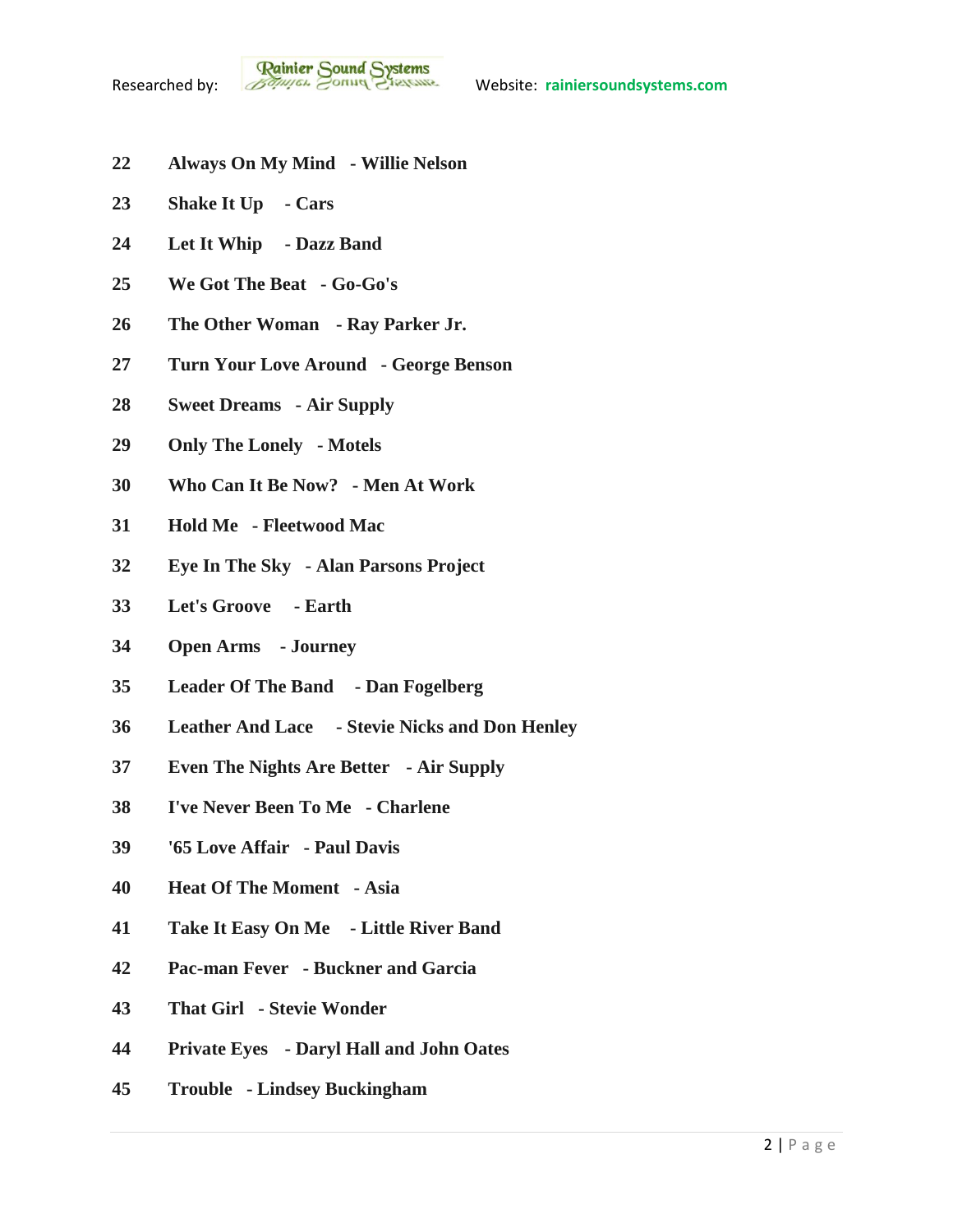- **Making Love - Roberta Flack**
- **Love's Been A Little Bit Hard On Me - Juice Newton**
- **Young Turks - Rod Stewart**
- **Freeze-frame - J. Geils Band**
- **Keep The Fire Burnin' - REO Speedwagon**
- **Do You Believe In Love - Huey Lewis and The News**
- **Cool Night - Paul Davis**
- **Caught Up In You - 38 Special**
- **Why Do Fools Fall In Love? - Diana Ross**
- **Love In The First Degree - Alabama**
- **Hooked On Classics - Royal Philharmonic Orchestra**
- **Wasted On The Way - Crosby**
- **Think I'm In Love - Eddie Money**
- **Love Is In Control - Donna Summer**
- **Personally - Karla Bonoff**
- **One Hundred Ways - Quincy Jones**
- **Blue Eyes - Elton John**
- **Our Lips Are Sealed - Go-Go's**
- **You Could Have Been Wih Me - Sheena Easton**
- **You Can Do Magic - America**
- **Did It In A Minute - Daryl Hall and John Oates**
- **I Ran - A Flock Of Seagulls**
- **Somebody's Baby - Jackson Browne**
- **Oh No - Commodores**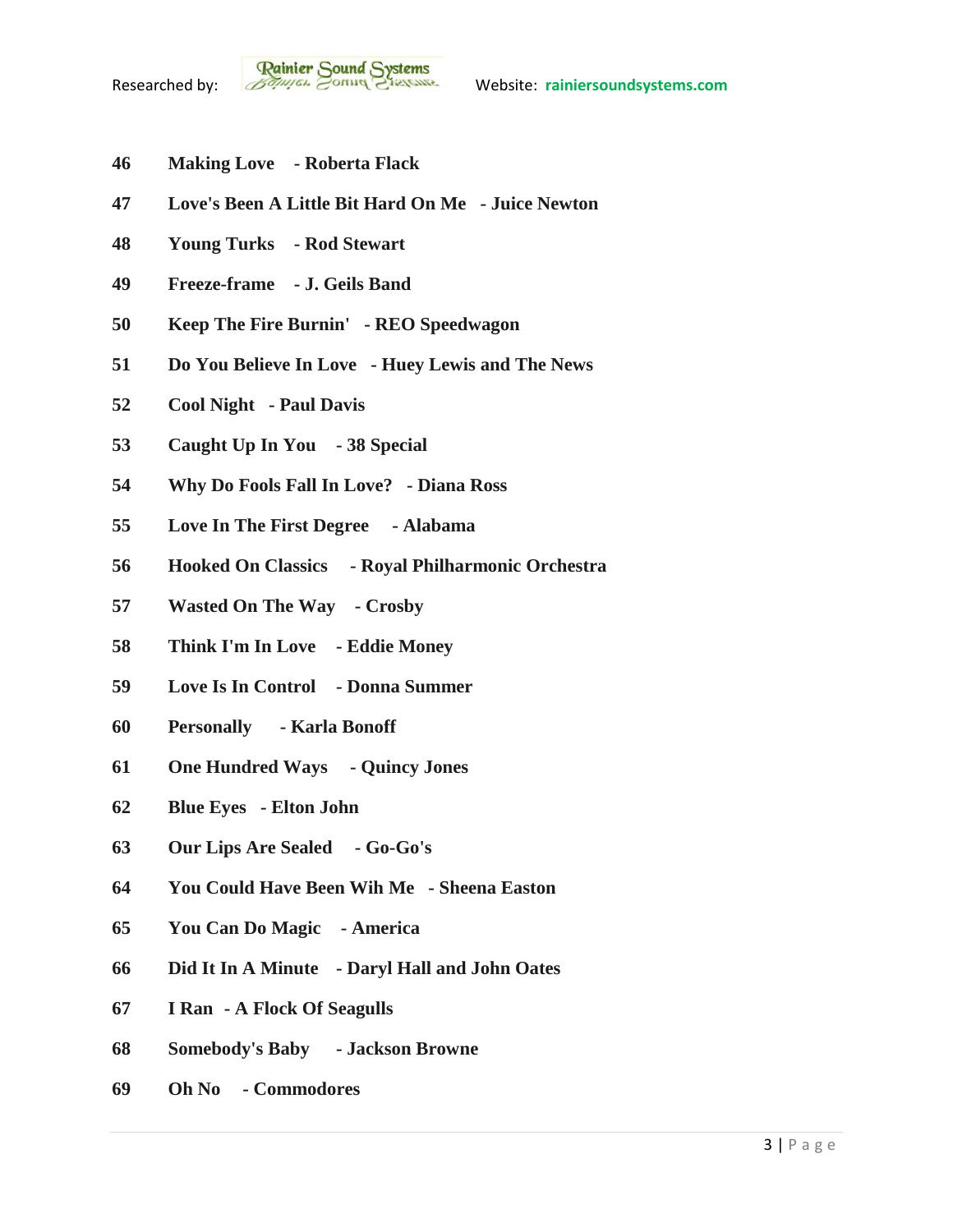

- **Take It Away - Paul McCartney**
- **It's Gonna Take A Miracle - Deneice Williams**
- **Love Will Turn You Around - Kenny Rogers**
- **Don't Stop Bellevin' - Journey**
- **Comin' In And Out Of Your Life - Barbra Streisand**
- **Gloria - Laura Branigan**
- **Empty Garden - Elton John**
- **Yesterday's Songs - Neil Diamond**
- **Crimson And Clover - Joan Jett and The Blackhearts**
- **Every Little Thing She Does Is Magic - Police**
- **Here I Am - Air Supply**
- **I Keep Forgettin' - Michael Mcdonald**
- **Get Down On It - Kool and The Gang**
- **Any Day Now - Ronnie Milsap**
- **Make A Move On Me - Olivia Newton-John**
- **Take My Heart - Kool and The Gang**
- **Mirror Mirror - Diana Ross**
- **Vacation - Go-Go's**
- **(Oh) Pretty Woman - Van Halen**
- **Should I Do It - Pointer Sisters**
- **Hot In The City - Billy Idol**
- **Kids In America - Kim Wilde**
- **Man On Your Mind - Little River Band**
- **What's Forever For - Michael Murphy**